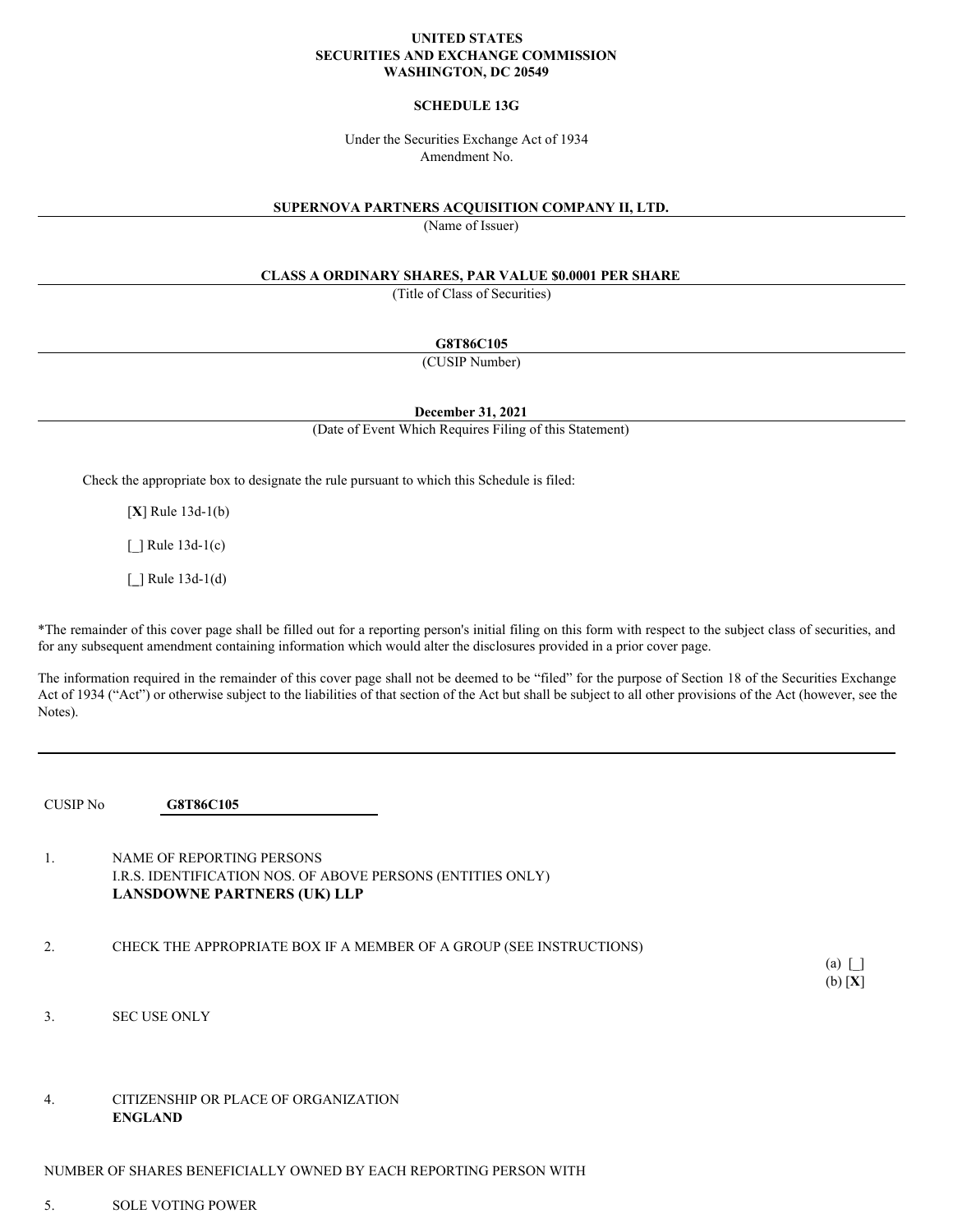- 6. SHARED VOTING POWER **2,152,911**
- 7. SOLE DISPOSITIVE POWER **0**
- 8. SHARED DISPOSITIVE POWER **2,152,911**
- 9. AGGREGATE AMOUNT BENEFICIALLY OWNED BY EACH REPORTING PERSON **2,152,911**
- 10. CHECK BOX IF THE AGGREGATE AMOUNT IN ROW (9) EXCLUDES CERTAIN SHARES (SEE INSTRUCTIONS)

 $\Box$ 

- 11. PERCENT OF CLASS REPRESENTED BY AMOUNT IN ROW (9) **6.24%**
- 12. TYPE OF REPORTING PERSON (SEE INSTRUCTIONS) **IA**

| <b>CUSIP No</b> |         | G8T86C105                                                                                                                                                                |
|-----------------|---------|--------------------------------------------------------------------------------------------------------------------------------------------------------------------------|
| Item 1.         | $(a)$ . | Name of Issuer:<br>SUPERNOVA PARTNERS ACQUISITION COMPANY II, LTD.                                                                                                       |
|                 | (b).    | Address of Issuer's Principal Executive Offices:<br>4301 50TH STREET NW, SUITE 300, PMB 1044<br>WASHINGTON, DC 20016                                                     |
| Item 2.         | $(a)$ . | Name of Person Filing:<br><b>LANSDOWNE PARTNERS (UK) LLP</b>                                                                                                             |
|                 | $(b)$ . | Address of Principal Business Office, or if None, Residence:<br><b>LANSDOWNE PARTNERS (UK) LLP</b><br><b>15 DAVIES STREET</b><br><b>LONDON W1K 3AG</b><br><b>ENGLAND</b> |
|                 | $(c)$ . | Citizenship:<br><b>ENGLAND</b>                                                                                                                                           |
|                 | (d).    | Title of Class of Securities:<br>CLASS A ORDINARY SHARES, PAR VALUE \$0.0001 PER SHARE                                                                                   |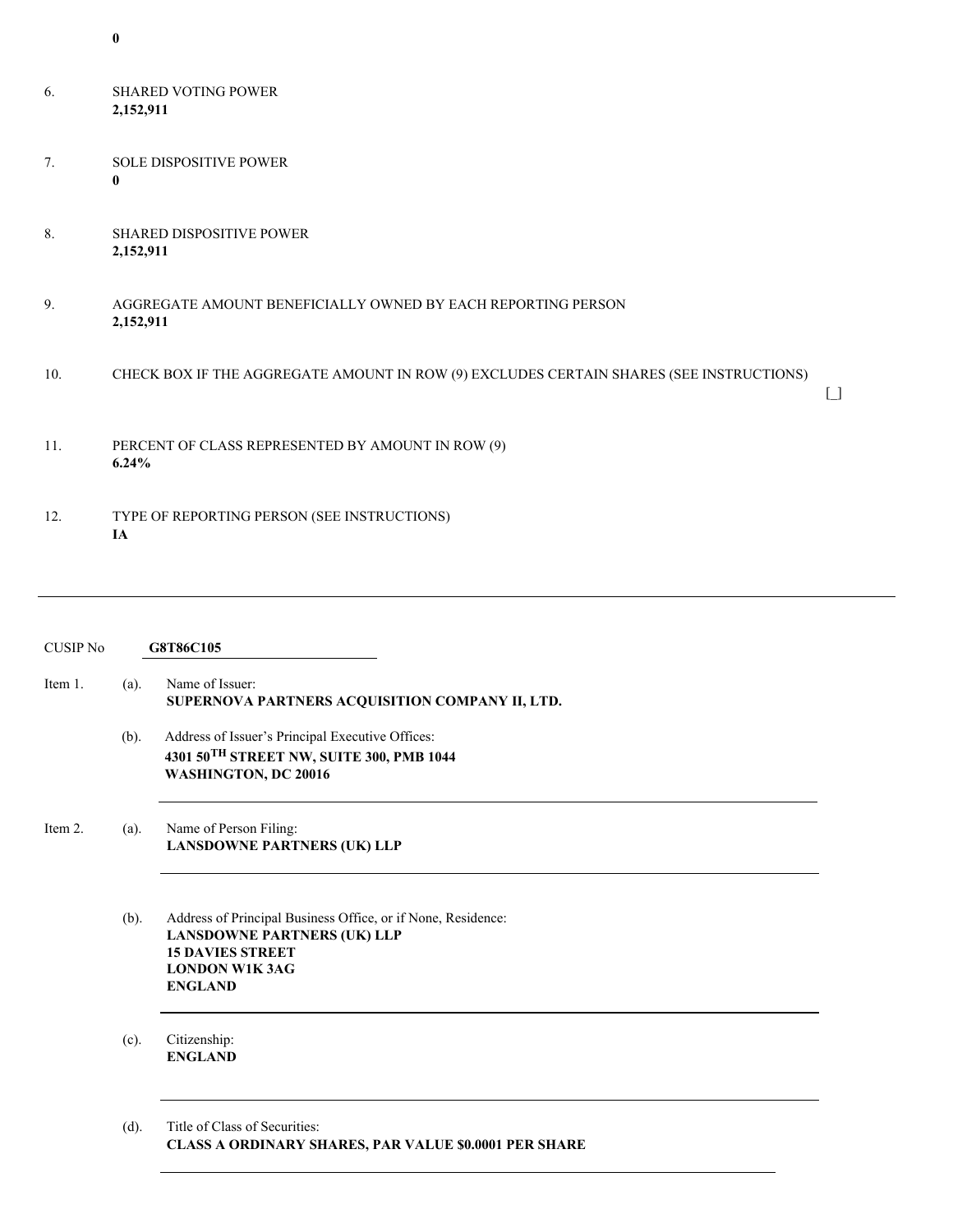# (e). CUSIP Number:

# **G8T86C105**

| Item 3.   |                                                                                                      |        | If This Statement is filed pursuant to ss.240.13d-1(b) or 240.13d-2(b), or (c), check whether the person filing is a                                             |  |
|-----------|------------------------------------------------------------------------------------------------------|--------|------------------------------------------------------------------------------------------------------------------------------------------------------------------|--|
|           | (a)                                                                                                  | Γl     | Broker or dealer registered under Section 15 of the Exchange Act (15 U.S.C. 78c).                                                                                |  |
|           | (b)                                                                                                  | [ ]    | Bank as defined in Section $3(a)(6)$ of the Exchange Act (15 U.S.C. 78c).                                                                                        |  |
|           | (c)<br>Insurance company as defined in Section $3(a)(19)$ of the Exchange Act (15 U.S.C. 78c).<br>Γl |        |                                                                                                                                                                  |  |
| (d)<br>Γl |                                                                                                      |        | Investment company registered under Section 8 of the Investment Company Act of 1940 (15 U.S.C. 80a-8).                                                           |  |
|           | (e)                                                                                                  | [X]    | An investment adviser in accordance with § 240.13d-1(b)(1)(ii)(E);                                                                                               |  |
|           | (f)                                                                                                  | $\Box$ | An employee benefit plan or endowment fund in accordance with § 240.13d-1(b)(1)(ii)(F);                                                                          |  |
|           | (g)                                                                                                  | $\Box$ | A parent holding company or control person in accordance with Rule $13d-1(b)(1)(ii)(G)$ ;                                                                        |  |
|           | (h)                                                                                                  | $\Box$ | A savings association as defined in Section 3(b) of the Federal Deposit Insurance Act (12 U.S.C.1813);                                                           |  |
|           | (i)                                                                                                  | $\Box$ | A church plan that is excluded from the definition of an investment company under Section $3(c)(14)$ of the Investment<br>Company Act of 1940 (15 U.S.C. 80a-3); |  |
|           | (j)                                                                                                  | Γl     | Group, in accordance with s.240.13d-1(b)(1)(ii)(J).                                                                                                              |  |
|           |                                                                                                      |        |                                                                                                                                                                  |  |

# Item 4. Ownership.

Provide the following information regarding the aggregate number and percentage of the class of securities of the issuer identified in Item 1.

(a) Amount beneficially owned:

# **2,152,911**

(b) Percent of class:

**6.24%**

| (c) |       | Number of shares as to which the person has:            |                  |  |  |  |  |
|-----|-------|---------------------------------------------------------|------------------|--|--|--|--|
|     | (i)   | Sole power to vote or to direct the vote                | $\bf{0}$         |  |  |  |  |
|     | (ii)  | Shared power to vote or to direct the vote              | 2,152,911        |  |  |  |  |
|     | (iii) | Sole power to dispose or to direct the disposition of   | $\boldsymbol{0}$ |  |  |  |  |
|     | (iv)  | Shared power to dispose or to direct the disposition of | 2,152,911        |  |  |  |  |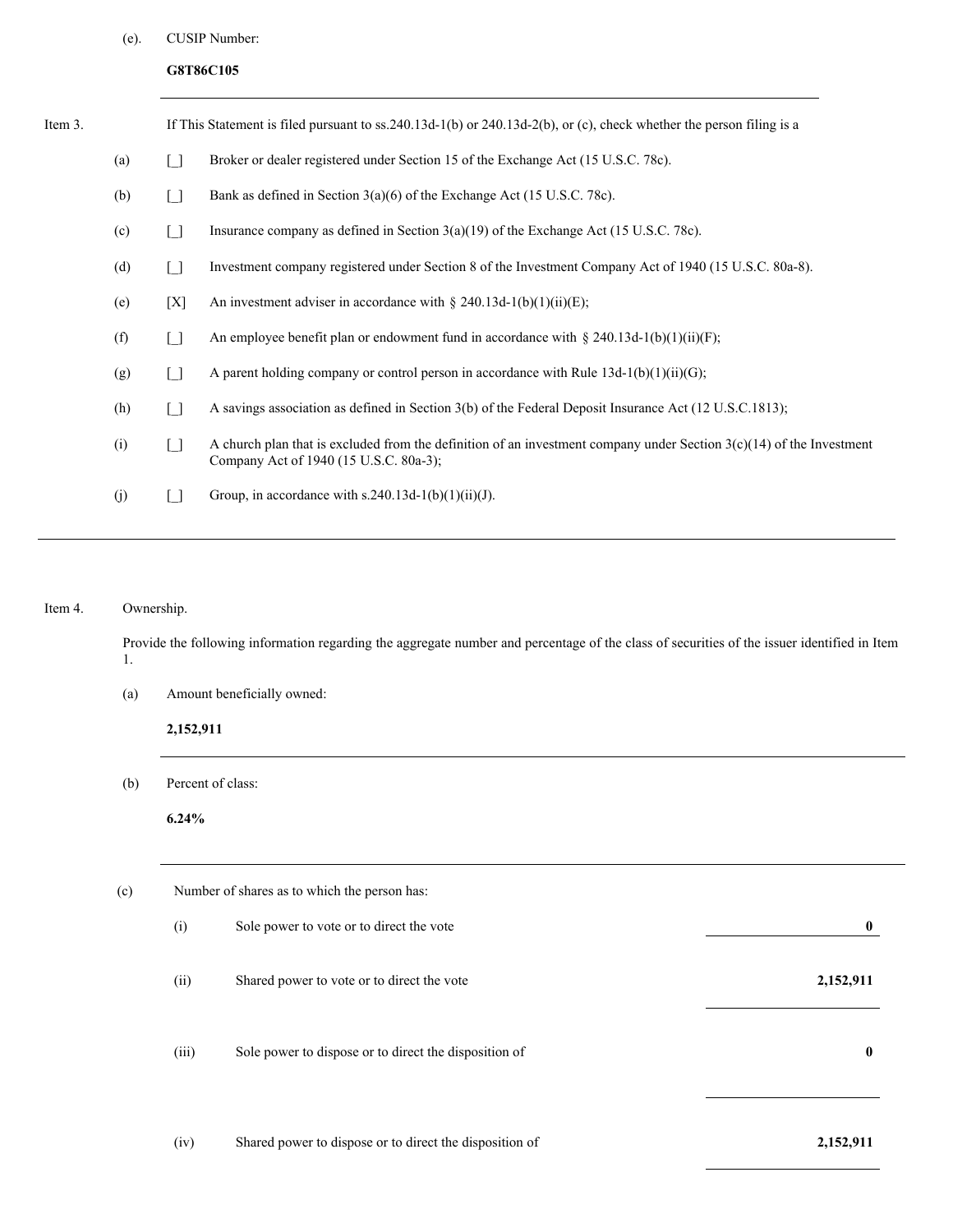Item 5. Ownership of Five Percent or Less of a Class.

If this statement is being filed to report the fact that as of the date hereof the reporting person has ceased to be the beneficial owner of more than five percent of the class of securities, check the following  $\lceil \cdot \rceil$ 

N/A

Item 6. Ownership of More Than Five Percent on Behalf of Another Person.

If any other person is known to have the right to receive or the power to direct the receipt of dividends from, or the proceeds from the sale of, such securities, a statement to that effect should be included in response to this item and, if such interest relates to more than five percent of the class, such person should be identified. A listing of the shareholders of an investment company registered under the Investment Company Act of 1940 or the beneficiaries of employee benefit plan, pension fund or endowment fund is not required.

**N/A**

Item 7. Identification and Classification of the Subsidiary Which Acquired the Security Being Reported on by the Parent Holding Company.

If a parent holding company has filed this schedule, pursuant to Rule  $13d-1(b)(1)(ii)(G)$ , so indicate under Item 3(g) and attach an exhibit stating the identity and the Item 3 classification of the relevant subsidiary. If a parent holding company has filed this schedule pursuant to Rule 13d-1(c) or Rule 13d-1(d), attach an exhibit stating the identification of the relevant subsidiary.

**N/A**

Item 8. Identification and Classification of Members of the Group.

If a group has filed this schedule pursuant to  $\S 240.13d-1(b)(1)(ii)(J)$ , so indicate under Item 3(j) and attach an exhibit stating the identity and Item 3 classification of each member of the group. If a group has filed this schedule pursuant to  $\S 240.13d-1(c)$  or  $\S 240.13d-1(d)$ , attach an exhibit stating the identity of each member of the group.

**N/A**

Item 9. Notice of Dissolution of Group.

Notice of dissolution of a group may be furnished as an exhibit stating the date of the dissolution and that all further filings with respect to transactions in the security reported on will be filed, if required, by members of the group, in their individual capacity. See Item 5.

**N/A**

Item 10. Certification.

By signing below I certify that, to the best of my knowledge and belief, the securities referred to above were acquired and held in the ordinary course of business and were not acquired and are not held for the purpose of or with the effect of changing or influencing the control of the issuer of the securities and were not acquired and are not held in connection with or as a participant in any transaction having that purpose or effect.

### SIGNATURE

After reasonable inquiry and to the best of my knowledge and belief, each of the undersigned certify that the information set forth in this statement is true, complete and correct.

## February 14, 2022

### LANSDOWNE PARTNERS (UK) LLP\*

By: /s/ Hugh Orange

Name: Hugh Orange